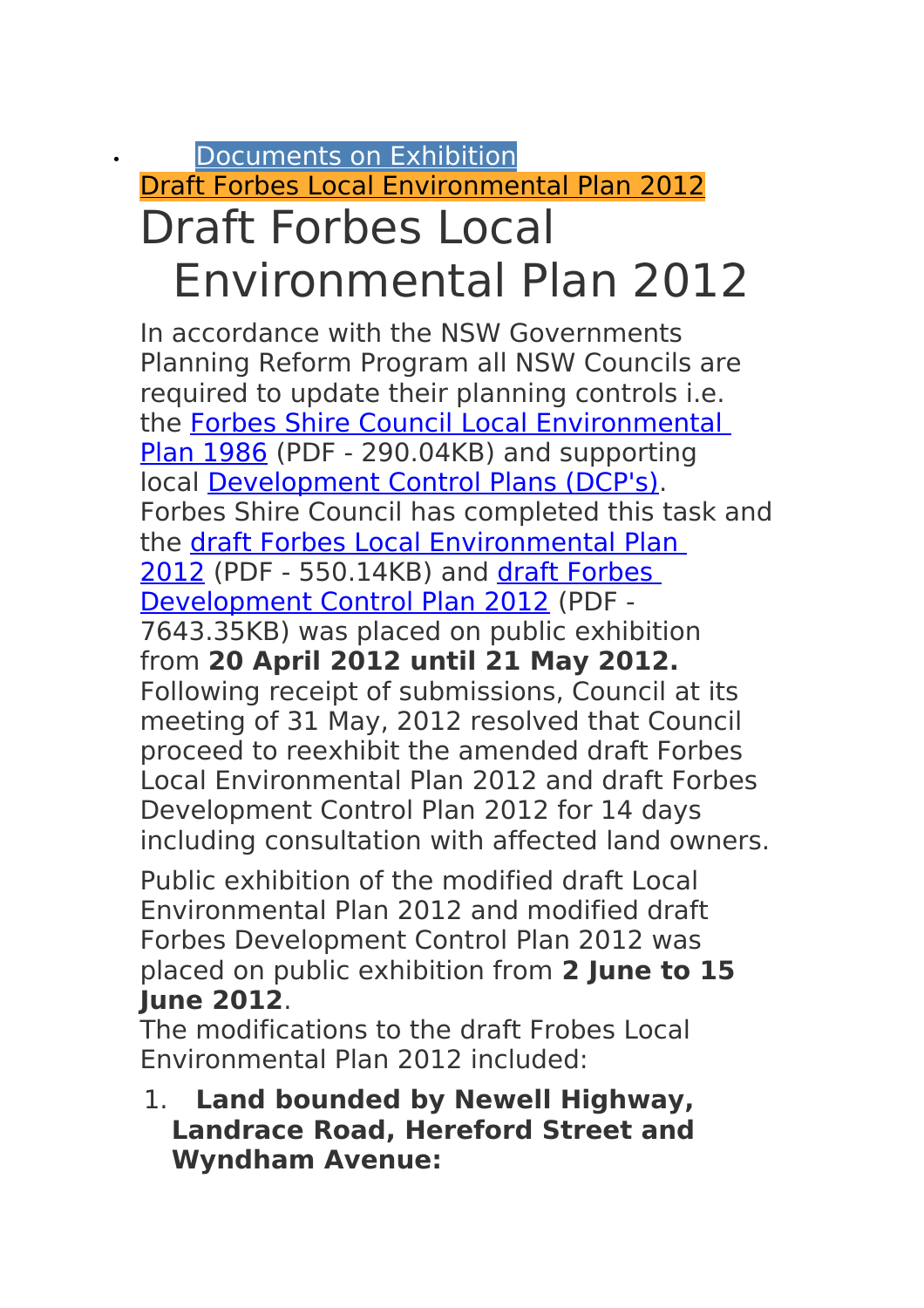|                                       | <b>Existing Zone:</b>                                                              | 2(b) - Special Home                       |  |
|---------------------------------------|------------------------------------------------------------------------------------|-------------------------------------------|--|
|                                       | <b>Activities Zone.</b><br>Initial Proposal:<br>Industrial Zone.                   | to be zoned IN2 - Light                   |  |
|                                       | <b>Modified Proposal:</b><br>Lot Residential.                                      | to be zoned R5 - Large                    |  |
|                                       | 2. Land bounded by Landrace Road,                                                  |                                           |  |
|                                       | <b>Hereford Street, Charolais Street:</b>                                          |                                           |  |
|                                       | <b>Existing Zone:</b>                                                              | 4(a) - Industrial Zone.                   |  |
|                                       | Initial Proposal:<br>Zone.                                                         | to be zoned RU1 - Rural                   |  |
|                                       | Lot Residential.                                                                   | Modified Proposal: to be zoned R5 - Large |  |
|                                       | 3. Former service station and existing                                             |                                           |  |
| <b>Motel, Newell Highway:</b>         |                                                                                    |                                           |  |
|                                       | <b>Existing Zone:</b><br>Zone.                                                     | 3(a) - Commercial                         |  |
|                                       | Initial Proposal:<br>Tourist Zone.                                                 | to be zoned SP3 -                         |  |
|                                       | Modified Proposal: to be zoned B5 -<br><b>Business Development.</b>                |                                           |  |
|                                       | 4. Sam Street:                                                                     |                                           |  |
|                                       | <b>Existing Zone:</b><br><b>Activities Zone.</b>                                   | 2(b) - Special Home                       |  |
|                                       | Initial Proposal:<br>Industrial Zone.                                              | to be zoned IN2 - Light                   |  |
|                                       | <b>Modified Proposal:</b><br>Lot Residential.                                      | to be zoned R5 - Large                    |  |
|                                       |                                                                                    |                                           |  |
|                                       | 5. Permitting, with development consent,<br>in the B5 - Business Development Zone: |                                           |  |
| Retail premises and light industries. |                                                                                    |                                           |  |
|                                       | 6. Bathurst Street:                                                                |                                           |  |
|                                       | <b>Existing Zone:</b>                                                              | 2(a) - Residential Zone                   |  |
|                                       | Initial Proposal:                                                                  | to be zoned RU1 - Rural.                  |  |
|                                       | Modified Proposal to be zoned R1 -<br>Residential.                                 |                                           |  |
|                                       |                                                                                    |                                           |  |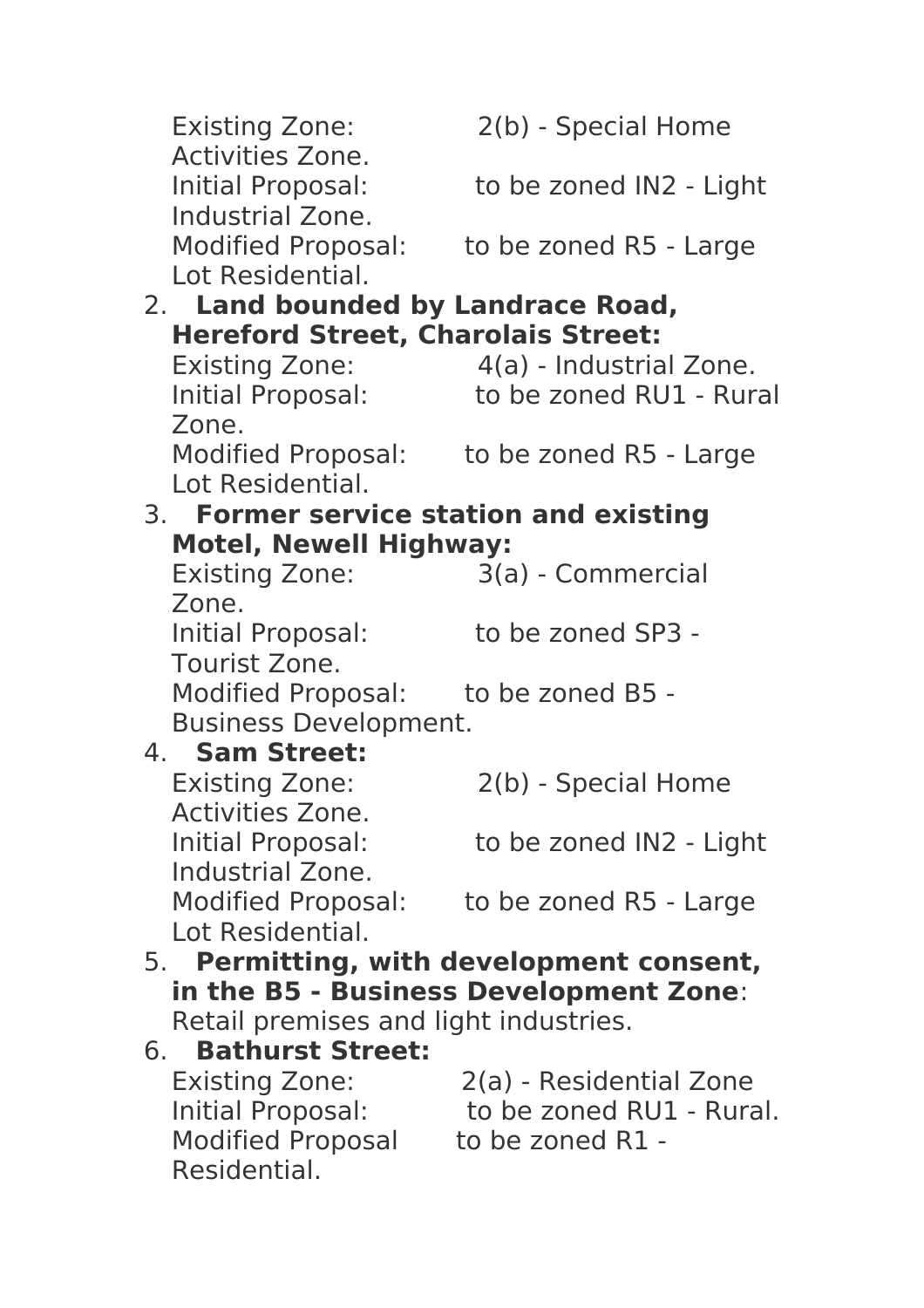7. **Young Street Western side proposed R5 - Large Lot Residential section**, **between Regent Street and Berkeley Street identified as Low Hazard Flood Fringe**:

Existing Zone: 5(a) Special Use Lachlan Vintage Village Initial Proposal: to be zoned R5 - Large Lot Residential. Modified Proposal: to be zoned R1

Residential.

8. **Changing the Lot Size Map for the proposed R5 - Large Lot Residential to permit the construction of a dwelling on lots no less than 4,000m² where the lot is sewered, and no less than 1ha where the lot is to be provided with an onsite effluent disposal system.**

An additional clause was also inserted into the draft Forbes Development Control Plan 2012, being Clause 10.14, which states:

## **Objectives**

- To enable a mix of business and warehouse uses and bulky goods that require a large floor area in locations that are close to, and that support the viability of centres.
- To maximise exposure of business related developments on the Newell Highway
- To encourage larger shops, only where they do not undermine the function of the commercial core,
- To restrict the floor area of shops which are used for the purpose of retail sales of food or groceries.

## **Standards**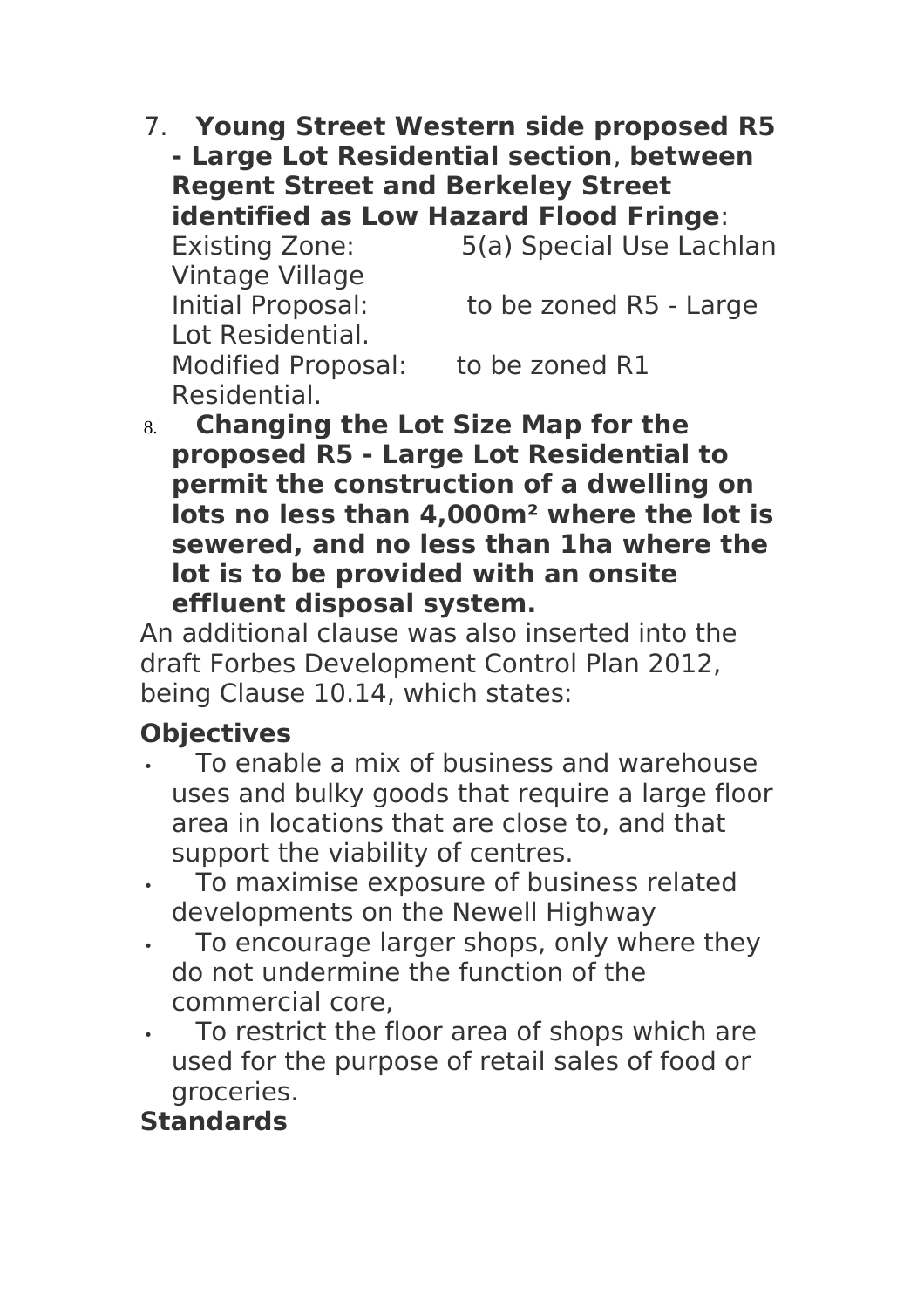- Shops within the B5 Business Development Zone must have a minimum floor area of 600m².
- Shops within the B5 Business Development Zone used for the retail sale of food or groceries must not have a floor area greater than 1500²

The draft Forbes LEP 2012 and draft Forbes DCP 2012 was amended and adopted by Council at the 21 June Council meeting.

Council is currently undertaking additional studies to support the new planning documents and anticipates the gazettal of the draft Forbes LEP 2012 in early to mid 2013.

## Report to Council 21 June 2012 Meeting

[Draft Forbes Local Environmental Plan 2012 and](http://www.forbes.nsw.gov.au/images/documents/forbes/Environmental/Planning/Draft%20LEP%202012/draft%20forbes%20lep%20and%20dcp%202012%20report%20to%20council.doc)  [Draft Development Control Plan 2012 Report to](http://www.forbes.nsw.gov.au/images/documents/forbes/Environmental/Planning/Draft%20LEP%202012/draft%20forbes%20lep%20and%20dcp%202012%20report%20to%20council.doc)  [Council 21 June 2012](http://www.forbes.nsw.gov.au/images/documents/forbes/Environmental/Planning/Draft%20LEP%202012/draft%20forbes%20lep%20and%20dcp%202012%20report%20to%20council.doc) (DOC - 225KB) [Draft Forbes Local Environmental Plan 2012 and](http://www.forbes.nsw.gov.au/images/documents/forbes/Environmental/Planning/Draft%20LEP%202012/draft%20forbes%20lep%20and%20dcp%202012%20report%20to%20council.pdf)  [Draft Development Control Plan 2012 Report to](http://www.forbes.nsw.gov.au/images/documents/forbes/Environmental/Planning/Draft%20LEP%202012/draft%20forbes%20lep%20and%20dcp%202012%20report%20to%20council.pdf)   [Council 21 June 2012](http://www.forbes.nsw.gov.au/images/documents/forbes/Environmental/Planning/Draft%20LEP%202012/draft%20forbes%20lep%20and%20dcp%202012%20report%20to%20council.pdf) (PDF - 344.51KB) Modified Documents

[Modified draft Forbes Local Environmental Zoning](http://www.forbes.nsw.gov.au/images/documents/forbes/Environmental/Planning/Modified%20Draft%20LEP%20DCP%202012/modified%20draft%20forbes%20lep%202012%20zoning%20map.pdf) [Map](http://www.forbes.nsw.gov.au/images/documents/forbes/Environmental/Planning/Modified%20Draft%20LEP%20DCP%202012/modified%20draft%20forbes%20lep%202012%20zoning%20map.pdf) (PDF - 1780.52KB)

[Additional land uses permitted with consent in](http://www.forbes.nsw.gov.au/images/documents/forbes/Environmental/Planning/Modified%20Draft%20LEP%20DCP%202012/additional%20land%20uses%20b5%20business%20development%20zone.doc)  [the B5 - Business Development Zone](http://www.forbes.nsw.gov.au/images/documents/forbes/Environmental/Planning/Modified%20Draft%20LEP%20DCP%202012/additional%20land%20uses%20b5%20business%20development%20zone.doc) (DOC - 21.5KB)

[Modifications to Clause 10.14 of draft Forbes](http://www.forbes.nsw.gov.au/images/documents/forbes/Environmental/Planning/Modified%20Draft%20LEP%20DCP%202012/amended%20dcp%20clause%2010.14.docx)  [Development Control Plan](http://www.forbes.nsw.gov.au/images/documents/forbes/Environmental/Planning/Modified%20Draft%20LEP%20DCP%202012/amended%20dcp%20clause%2010.14.docx) (DOCX - 11.51KB) Initial Exhibition Documents

[Mayor's Letter to residents](http://www.forbes.nsw.gov.au/images/documents/forbes/Environmental/Planning/Draft%20LEP%202012/01%20-mayors%20letter%20to%20residents.pdf) (PDF - 134.73KB)